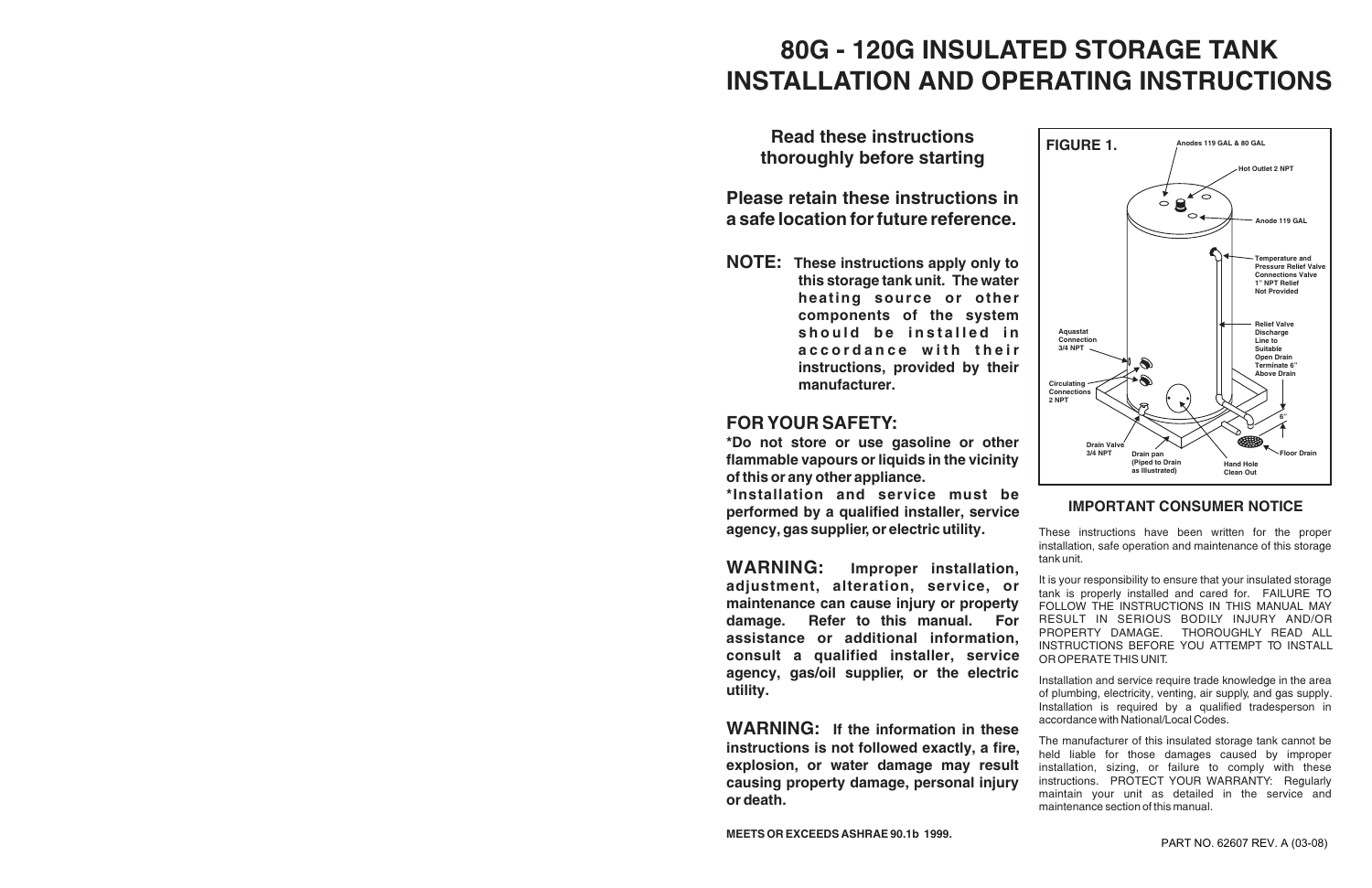### **CANADIAN INSTALLATIONS**

In addition to the installation instructions found in this manual, the heater shall be installed in accordance with the latest edition of CSA B149 installation codes and /or any local codes. These shall be carefully followed in all cases. Authorities having jurisdiction shall be consulted before installations are made.

All electrical connections shall be in accordance with the latest edition of the Canadian Electrical Code CSA C22-1 Part 1.

### **U.S. INSTALLATIONS**

**IMPORTANT:** All supply equipment, installation, approvals, permits, inspections, etc. are the responsibility of the owner of this storage tank unit. Consult your local authorities for regulations specific to your area.

In addition to the installation instructions found in this manual, the heater shall be installed in accordance with the latest edition of the National Fuel Code ANSI Z223-1 (NFPA 54) and/ or any local codes. These shall be carefully followed in all cases. Authorities having jurisdiction shall be consulted before installations are made.

### **RELIEF VALVES ( T&P )**

-Hot water leaving this appliance can cause severe burns due to scalding. The hazard is increased for young children, the elderly, or the disabled where water temperatures exceed  $125^\circ$ F (52 $^\circ$ C).

All heaters must be installed with a proper temperature and pressure relief valve. These valves must be certified as meeting the requirements for Relief Valves and Automatic Gas Shut-Off Devices for Hot Water Supply Systems, ANSI Z21-22 in the United States. When in Canada, the Standard for Temperature, Pressure, Temperature and Pressure Relief and Vacuum Relief CAN 1-4.4, is required.

### **BACKFLOW PREVENTION**

Certain jurisdictions may require the installation of a backflow device (e.g. Check Valve) in the water supply line. Such a device will require the use of a system expansion tank of adequate size to control the thermal expansion generated during the heating cycle. Consult your water supplier or local plumbing authority.

IMPORTANT: The supply water meter may have a built-in check valve device. Contact your local water authority.

### **SAFETY WARNINGS**

-Water Heaters are heat producing appliances. To avoid damage or injury, no materials shall be stored against the heater and provision shall be made to prevent unauthorized contact (e.g. children).

**FOR YOUR SAFETY, DO NOT STORE OR USE** 

#### **GASOLINE OR OTHER FLAMMABLE, COMBUSTIBLE OR CORROSIVE VAPOURS OR LIQUIDS IN THE VICINITY OF THIS HEATER OR ANY OTHER APPLIANCE.**

Use anti-scald valves in the hot water system to reduce the risk of scalding at points of use such as lavatories, sinks, and bathing facilities. Such precautions must be followed when this unit is operated in combination with dishwashing or space heating applications.

-If this storage tank has been exposed to flooding, freezing, fire, or any unusual condition, do not put it into operation until it has been inspected and approved by a qualified professional. THESE CONDITIONS CAN RESULT IN UNSEEN INTERNAL DAMAGE and are not subject to warranty coverage.

-Exposure to airborne chemicals can cause severe corrosion to the unit. Air containing vapours from cleaning solvents, pool chemicals, refrigerator or air conditioning refrigerants, laundry detergents or bleaches, waxes, spray can propellants, dry cleaning, photo processing liquids, calcium and sodium chloride (softener salt) or other process chemicals are typical compounds which are potentially corrosive.

Products of this type should not be stored near the unit.

#### -HYDROGEN GAS CAN BE PRODUCED IN A HOT WATER SYSTEM. THIS CAN BE PROBLEMATIC IN SYSTEMS WITH LONG STANDBY PERIODS. HYDROGEN GAS IS EXTREMELY FLAMMABLE.

To reduce the risk of injury under these conditions, it is recommended that the hot water faucet be opened for several minutes at the kitchen sink before using any electrical appliance that is connected to the hot water system. If hydrogen is present, there will probably be an unusual sound such as air escaping through the pipe as the water begins to flow. THERE SHOULD BE NO SMOKING, OR OPEN FLAME NEAR THE FAUCET AT THE TIME THAT IT IS OPEN.

**WARNING:** THE WATER HEATING SOURCE, PIPING, AND COMPONENTS CONNECTED TO THE STORAGE TANK MUST BE SUITABLE FOR POTABLE WATER USE. TOXIC CHEMICALS SUCH AS USED FOR BOILER TREATMENT MUST NOT BE INTRODUCED INTO THE TANK. **ONLY POTABLE WATER IS ALLOWED TO ENTER THE INSULATED STORAGE TANK UNIT.**

# **INSTALLATION CODE REQUIREMENTS**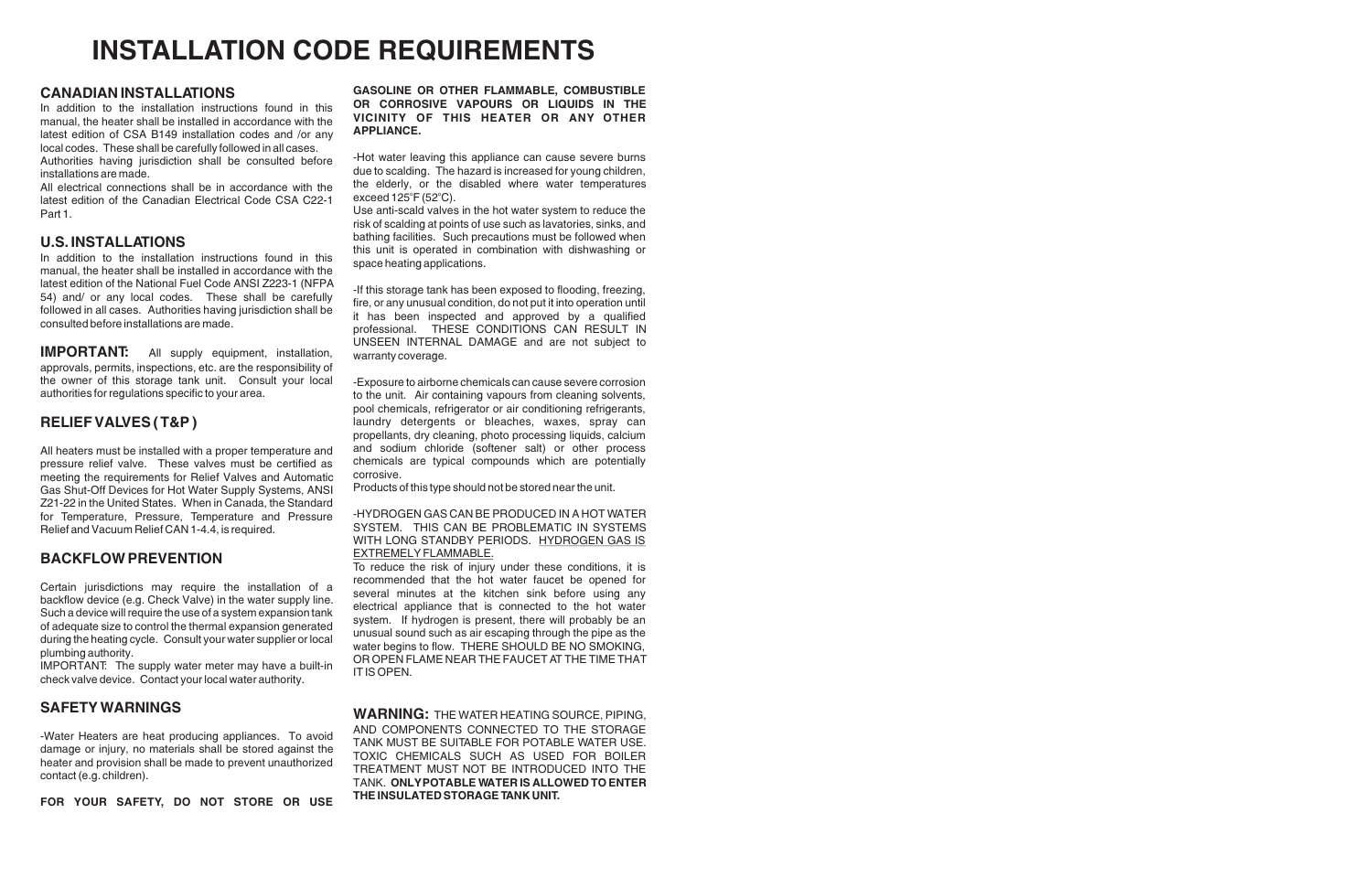- 2. Peel back or cut if required, the insulation covering the
- 3. Remove the six hex head screws securing the tank clean-out plate and proceed to remove the plate and gasket.
- 4. Remove lime, scale, or sediment, taking care not to damage the glass lining of the tank.

To re-assemble the hand hole clean-out:

- 1. Inspect the clean-out gasket. If it shows signs of wear, a new gasket is required.
- 2. Next, install the clean-out plate. Be sure to draw the plate up tight by tightening the screws securely in a cross pattern.
- 3. Position the fiberglass insulation, and install the casing door.

Locate the storage tank in a clean and dry area close to the water heating source and preferably central to the piping system (this is to help prevent heat loss through the pipes). Locate the unit such that controls, hand-hole cleanout, drain valve, and plumbing are easily accessible to permit future service and maintenance. Ensure that the unit is level on the floor. Where such a location is not available, it is strongly recommended that a suitable drain pan must be installed under this unit. This pan shall be 1  $\frac{1}{2}$  " (40 mm) deep with a diameter of minimum 2" (50 mm) larger than the diameter of the storage tank. A suitable pipe properly connected to an adjacent floor drain shall be provided (See Figure 1).

### **Relief Valve Check**

NOTE: THE FITTINGS SUPPLIED WITH THIS HO WATER STORAGE TANK ARE 2" NPT.

- 1. Close main water supply and drain the piping system when the hot water storage tank is to be connected.
- 2. When attaching solder "sweat" fittings, DO NOT APPI HEAT DIRECTLY TO THE WATER HEATER NIPPLE as the plastic liners in the nipples will be damage Sweat adapters to the first section of the water piping before threading onto the unit.
- 3. Install a manual shut-off valve in the water supply line. is good plumbing practice to include unions at the connections.
- 4. IMPORTANT: Before putting the unit into service, make sure that a properly rated and sized temperature and pressure relief valve is installed in the designated fitting. The relief pressure marked on the relief valve must  $n_0$ exceed that stated on the rating plate of the hot wat storage tank.
- 5. IMPORTANT: The relief valve must be connected to discharge or drain pipe no smaller in size than the outl of the relief valve. This pipe must not be valved plugged, allowed to freeze, or be restricted in any way Terminate close to a drain of adequate capacity. The relief valve is necessary to avoid excessive water pressure or water temperature from developing. Such a condition could cause serious personal injury due to scalding or serious physical damage to the unit. This safety device must be checked annually for proper operation.

Inspect the relief valve annually to ensure proper operation. This involves opening the valve to check that it is flowing freely and that there are no blockages. Provide a bucket or drainage for the expelled water. Lift the lever and let it snap shut. The water should stop instantly.

Locate and install the unit near a floor drain and in an area where leakage of the tank or water piping will not result in damaging adjacent areas or lower floors of the premises. **WARNING:** Do not install directly on carpet. Instead, place the unit on a metal or wood panel extending a minimum of 3" (75 mm) from all sides.

**WARNING: WATER WILL BE HOT** and water flow can be forceful. If the valve does not function properly, it must be replaced.

In systems where the relief valve discharges periodically, this may be due to thermal expansion or to a thermostat that is operating at too high a temperature. In a closed water system, an expansion tank may be required. Contact your local plumbing inspector. For a malfunctioning aquastat, contact your local gas supplier or electric utility.

# **INSTALLATION INSTRUCTIONS**

| <b>WATER PIPE PLUMBING CONNECTIONS</b>                                                                                                                                                                                                                                                                      |                                  |                                                                                                                                                                                                                                                                                                                                                       |
|-------------------------------------------------------------------------------------------------------------------------------------------------------------------------------------------------------------------------------------------------------------------------------------------------------------|----------------------------------|-------------------------------------------------------------------------------------------------------------------------------------------------------------------------------------------------------------------------------------------------------------------------------------------------------------------------------------------------------|
| THE FITTINGS SUPPLIED WITH THIS HOT<br>ΓE:<br><b>FER STORAGE TANK ARE 2" NPT.</b>                                                                                                                                                                                                                           | 6.                               | With water piping installed, check that a hot water faucet<br>served by the storage tank is open and that the unit's<br>drain valve is closed. Open the supply valve and fill the                                                                                                                                                                     |
| Close main water supply and drain the piping system<br>when the hot water storage tank is to be connected.<br>When attaching solder "sweat" fittings, DO NOT APPLY<br>HEAT DIRECTLY TO THE WATER HEATER NIPPLES<br>as the plastic liners in the nipples will be damaged.                                    | $7_{\scriptscriptstyle{\ddots}}$ | unit and piping system with water.<br>When an<br>uninterrupted stream of water flows from the faucet, the<br>system is full. Close the faucet. Check for piping and<br>connections for leaks, and repair as necessary.<br>Connect a hose to the drain valve and connect to a drain.                                                                   |
| Sweat adapters to the first section of the water piping<br>before threading onto the unit.<br>Install a manual shut-off valve in the water supply line. It                                                                                                                                                  |                                  | Open drain and let water run until clear to flush out any<br>foreign matter that may have entered the system. Once<br>flushed, close the drain valve and disconnect the hose.                                                                                                                                                                         |
| is good plumbing practice to include unions at the<br>connections.<br>IMPORTANT: Before putting the unit into service, make<br>sure that a properly rated and sized temperature and                                                                                                                         | 8.                               | For multiple storage tank systems, check valves must be<br>installed to prevent circulator from pumping hot water<br>into another tank and overheating it.                                                                                                                                                                                            |
| pressure relief valve is installed in the designated fitting.<br>The relief pressure marked on the relief valve must not<br>exceed that stated on the rating plate of the hot water                                                                                                                         |                                  | NOTE: Check Valves can often be noisy and cause reduced<br>supply pressures.                                                                                                                                                                                                                                                                          |
| storage tank.<br>IMPORTANT: The relief valve must be connected to a<br>discharge or drain pipe no smaller in size than the outlet<br>of the relief valve. This pipe must not be valved,<br>plugged, allowed to freeze, or be restricted in any way.<br>Terminate close to a drain of adequate capacity. The | 9.                               | The use of a pressure regulator is optional, but<br>recommended when the cold supply pressure is over 80<br>psi. Reducing the inlet pressure to 45-60 psi will reduce<br>probability of relief valve discharge due to thermal<br>expansion.                                                                                                           |
| relief valve is necessary to avoid excessive water<br>pressure or water temperature from developing. Such a<br>condition could cause serious personal injury due to<br>scalding or serious physical damage to the unit. This<br>safety device must be checked annually for proper<br>operation.             |                                  | NOTE: Under certain conditions, water in the storage tank<br>unit could become excessively hot. It is recommended that a<br>thermostatically controlled tempering valve be installed in<br>the outlet line to reduce the risk of scald injury. This valve<br>prevents water in excess of 140° Fahrenheit from reaching<br>the outlets (point of use). |